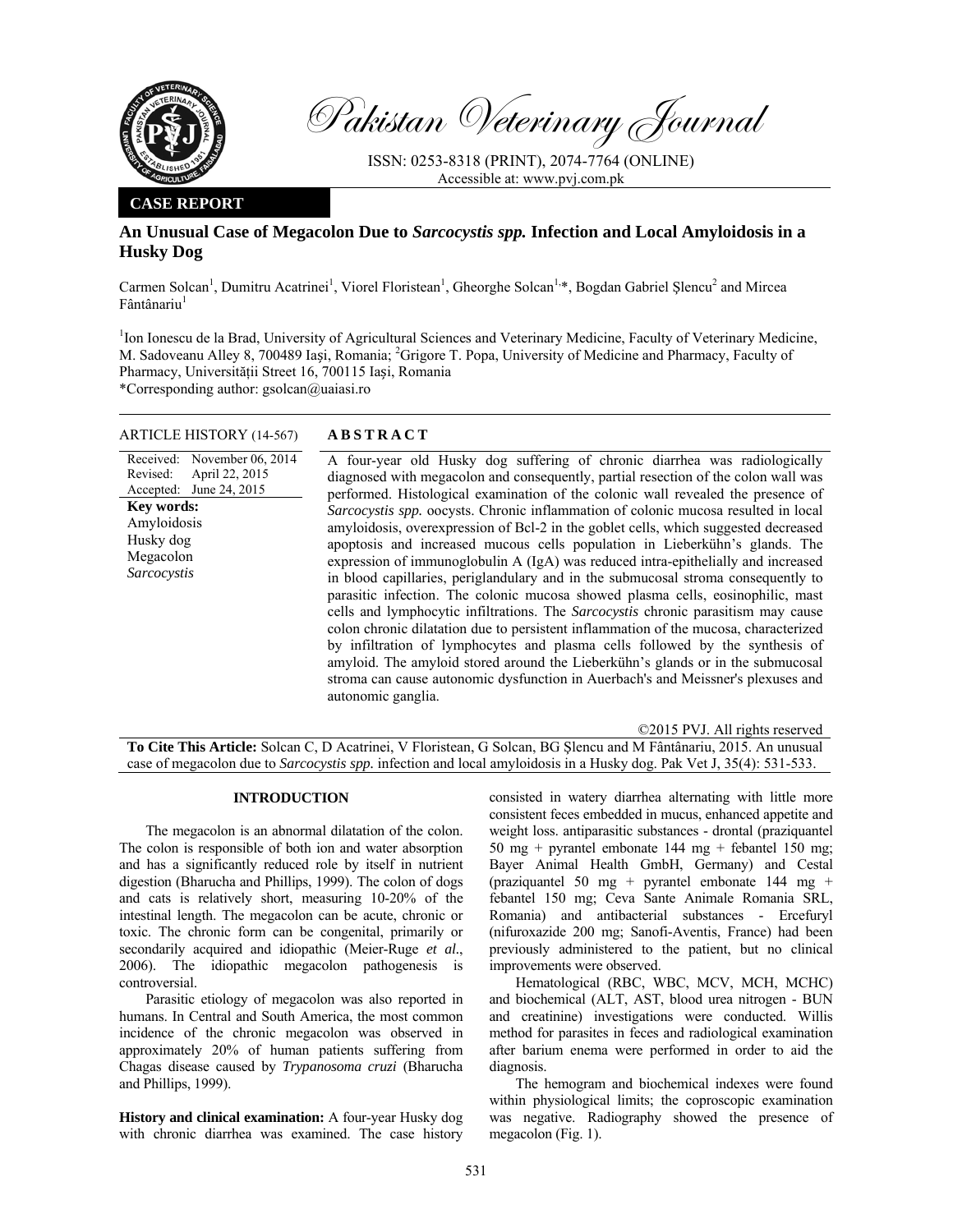

**Fig. 1:** Megacolon (arrows). Radiological image after barium enema



**Fig. 2:** Intraepithelial *Sarcocystis spp.* oocysts and macrogamets (arrows). Plasma cells periglandular infiltration. Giemsa stain. Bar=20 µm



**Fig. 3:** Amyloid in the colonic submucosa (star); *Sarcocystis spp.* oocysts (arrow). PAS stain. Bar=200 µm







**Fig. 4:** Amyloid in the colonic submucosa (arrow); some glands were partially damaged Congo Red stain. Bar=200 µm

**Fig. 5:** Colon - Overexpression of Bcl-2 into the goblet cells (arrow). Bcl-2 IHC. Bar=20 µm

**Fig. 6:** Weak expression of IgA intraepithelial cells but it increased in lamina propria (arrows). IgA IHC stain. Bar=50 µm

**Diagnosis and treatment:** Surgical partial colon resection was conducted following the procedure described by Abedi *et al*. (2012). After surgical intervention, the patient was medicated with sulfamethoprim (sulfamethoxazole) 25mg/kg BW for seven days and was cured after a short period of convalescence. A clinical survey was performed every month, during one year after the cure. The dog found healthy and appeared to have a normal intestinal discharge.

 After surgical correction of the colon wall, histological and immunohistochemical examinations were conducted. Colon pieces were fixed with 10% formaldehyde, dehydrated with ethanol and embedded in paraffin. After cutting at 5 µm, the sections were dewaxed and stained with hematoxylin eosin (HE), Congo red, Periodic Acid Schiff (PAS), Giemsa for tissues and immunehistochemically with Bcl-2 and IgA antibodies. For Bcl-2 immunohistochemistry (IHC) the sections were dewaxed and blocked epitopes in the sections were revealed by heating at 95°C in 10 mmol citrate acid buffer pH 6 for 10 minutes in a microwave; the sections were then left at room temperature for 20 min. The slides were then washed twice in PBS (pH 7.5) for 5 minutes and incubated with normal serum goat, then with the first antibody -Purified Mouse Anti human Bcl-2 (Pharmigen Biosciences, Cat No 610539) diluted 1:50 at room temperature in humid chamber for one hour. After washing with PBS, slides were incubated with the secondary antibody, HRP Goat anti Mouse IgG (BD Biosciences Pharmigen Cat.554002) for 1 hour in humid chamber at 4°C, then washed with PBS and incubated with the DAB Substrate (BD Biosciences Pharmigen; cat no. 550880) for 5 min and counter-stained with Harris hematoxylin and clarified in xylene. Slides were then mounted and examined by transmission microscopy. For IgA IHC primary antibody IgA diluted

1:100 overnight in humid chamber at 4°C, blocking serum (horse serum) and biotinylated universal secondary antibody, streptavidin HRP (NVD Leica) and DAB were used; the slides were counter-stained with Harris hematoxylin and clarified in xylene.

The histological examination of the colonic wall revealed intermediary forms of *Sarcocystis spp.* oocysts (Fig. 2). Histological examination of the colon wall revealed the presence of both *Sarcocystis spp.* (Fig. 3) and the amyloid deposits at the bottom of the Lieberkühn's glands, sometimes within them; some of glands were partially damaged. Amyloid material was also seen in the submucosal stroma. The amyloid had a pink color under PAS staining (Fig. 4), orange color under Congo Red (Fig. 5) staining and a green color under polarized light.

Edema was observed around the glands and also lymphoid infiltration, small quantities of amyloid secretion, large numbers of plasma cells, eosinophils and mast cells. In our case amyloid deposits were associated with plasmacytosis. Various intermediary forms of *Sarcocystis spp*. were found in the colonic epithelial cells.

The Bcl-2 staining revealed positive goblet cells, many of which were hypertrophic (Fig. 5). A reduced expression of IgA in intraepithelial cells and an increased one in lamina propria and in submucosal stroma was also observed (Fig. 6). Cross-sections of Lieberkühn's glands from the dog patient contained 15 goblet cells in comparison with 8/section in healthy animals.

### **DISCUSSION**

The genus *Sarcocystis* includes over 130 species, but the taxonomic issues are still discussed. They are generally diheteroxenous sporozoa whose definitive host is a